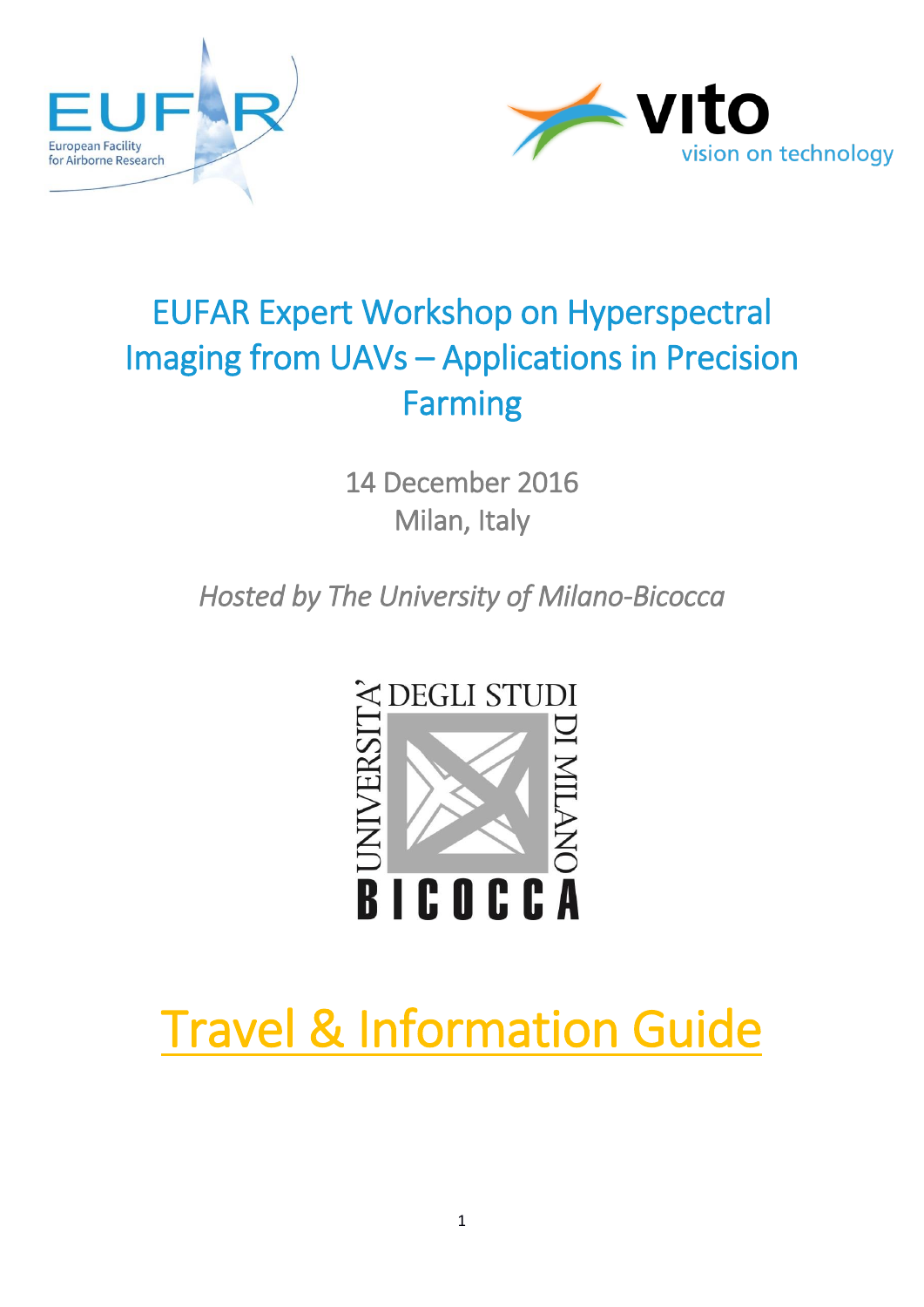## **Table of Contents**

<span id="page-1-0"></span>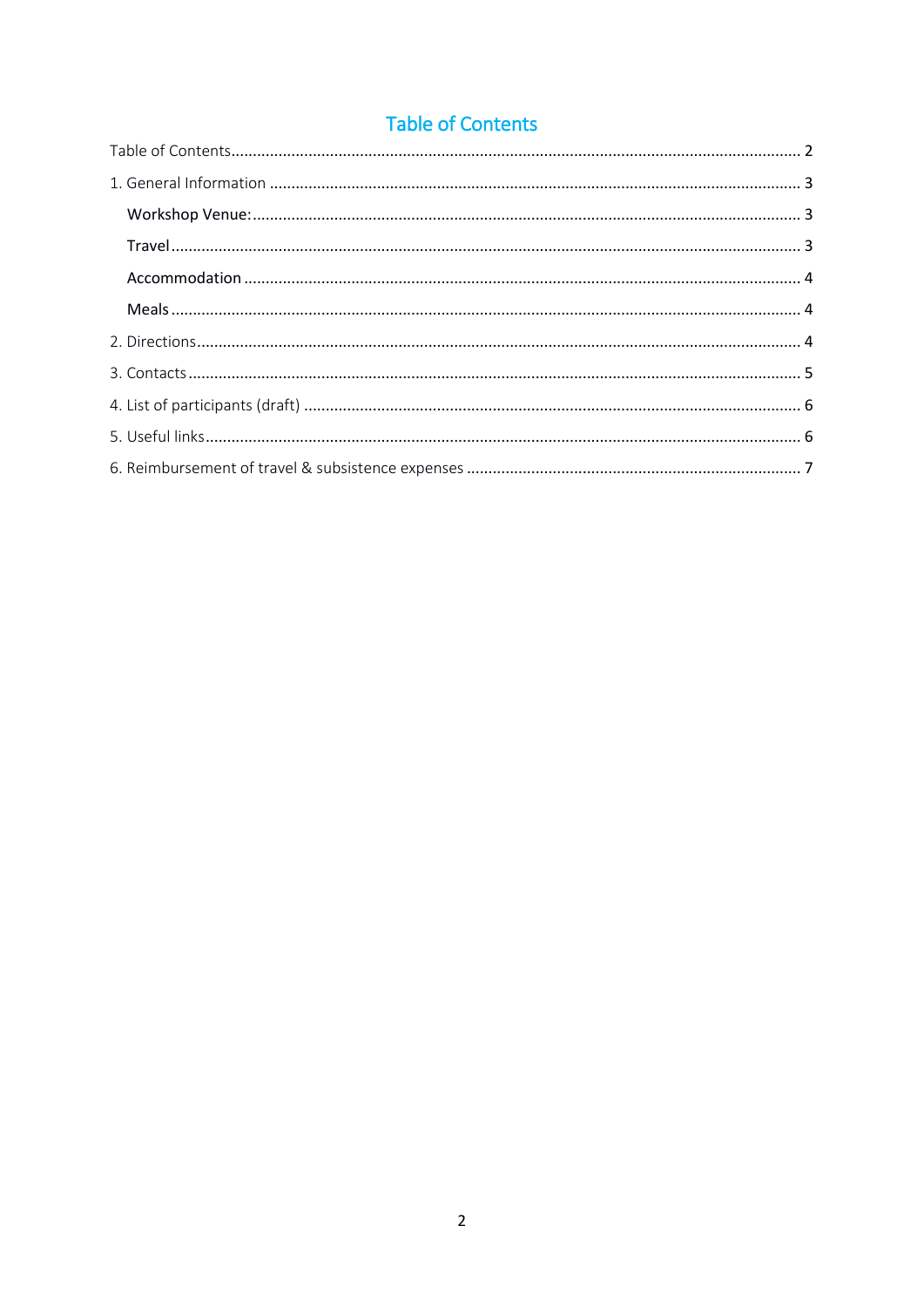## <span id="page-2-0"></span>1. General Information

The meeting will start at 9am on 14 December and end at 6pm. A detailed agenda will be sent out closer to the time of the meeting.

## <span id="page-2-1"></span>Workshop Venue:

The workshop will take place on the premises of the University of Milano-Bicocca, Piazza dell'Ateneo Nuovo, 1, 20126 Milano.

Address: Building U6, Room «Rodolfi», IV floor.

Website: [http://www.unimib.it](http://www.unimib.it/go/102/Home/English)



## <span id="page-2-2"></span>**Travel**

The EUFAR Office [\(bureau@eufar.net\)](mailto:bureau@eufar.net) will take care of travel arrangements unless agreed otherwise. Participants will need to fill in the following forms

- travel preferences form (to enable the EUFAR Office to take care of reservations)
- bank details form (to enable the EUFAR Office to prepare a mission order which will facilitate reimbursement of travel related expenses after the meeting)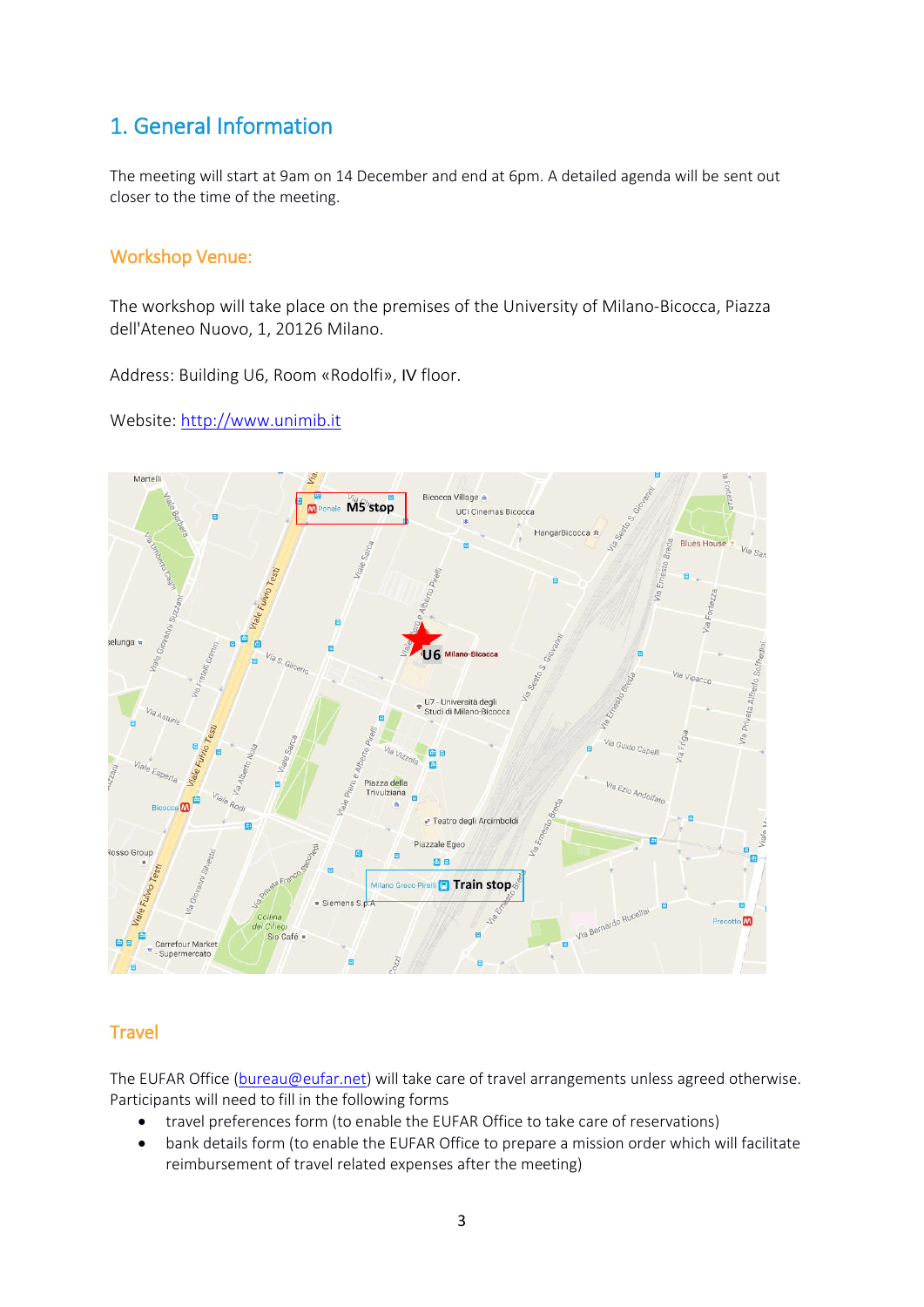## <span id="page-3-0"></span>Accommodation

Participants are required to make their own hotel reservations. Participants will be reimbursed for up to 1 to 2 nights of stay depending on journey, with a maximum reimbursement rate for accommodation of €143 per night (See section on reimbursement procedure). A list of hotels is provided below:

## Ibis Milano Ca Granda (close to the University, tram line 7 or 20 min. walking)

Viale Suzzani 13-15, 20162 Milano, Italia <http://ibis-milano-ca-granda.hotel-rez.com/>

Hotel Gala (3 metro stops away) Viale Zara 89, 20159 Milano <http://www.hotelgalamilano.it/>

## StarHotels (2 metro stops away)

Viale Fulvio Testi 300, 20126 Milano <http://www.starhotels.com/en/our-hotels/tourist-milan/>

## <span id="page-3-1"></span>**Meals**

Lunch and coffee breaks on 14 December will be provided at the meeting venue.

For any meals not covered, participants can claim to be reimbursed for these meals after the meeting. See section 5 on Reimbursement of Travel and Subsistence expenses.

## <span id="page-3-2"></span>2. Directions

## Directions: How to get the University of Milano-Bicocca

#### From Airport

From Milano Linate Airport: take bus 73 toward S. Babila M1. At the terminus, take subway line 1 (Red) to Precotto stop. Then take tramway 7 (direction P.le Lagosta) to Arcimboldi Ateneo Nuovo (2 stops). Then you should arrive by foot in 10 minutes at the U6 building.

From Milano Malpensa Airport: take the shuttle train [Malpensa Express](http://www.malpensaexpress.it/it/malpensa-express/home.aspx) to Cadorna Station (running from 7.45 am, a train every 30 minutes, running time about 40 minutes). From Cadorna station take subway line 2 (Green) (direction C.na Gobba) to Garibaldi Fs. Then take subway line 5 (Lilla) (direction Bignami) to Ponale. Then you should arrive by foot in 10 minutes at the U6 building.

#### From Central Train Station

From Stazione Centrale (Central Station) take the subway line 3 (Yellow) (direction Comasina) to Zara. Then take the subway line 5 (Lilla) (direction Bignami) to Ponale. Then you should arrive by foot in 10 minutes at the U6 building.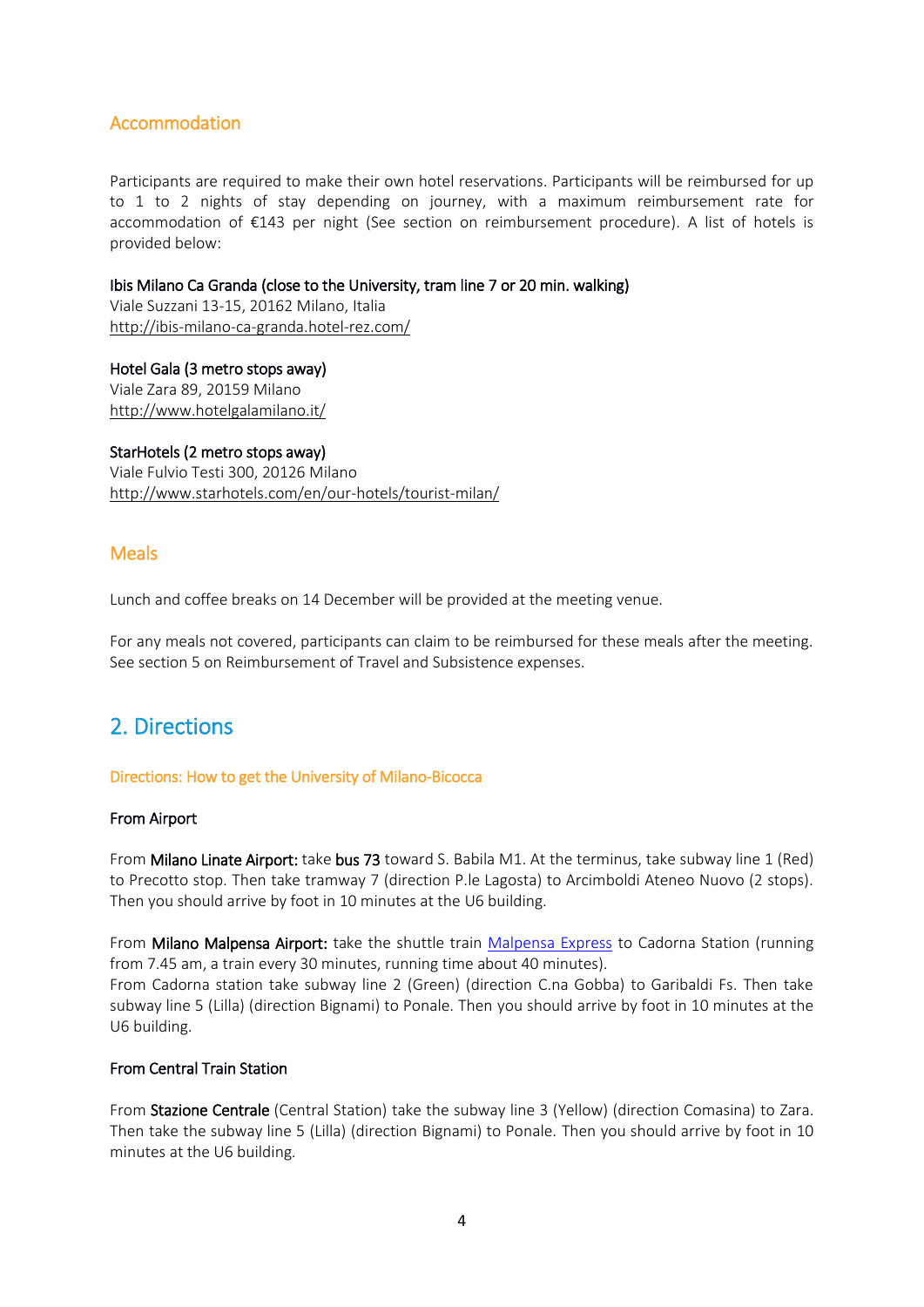## From the city centre by public transport:

From Duomo take the subway line 3 (Yellow) (direction Comasina) to Zara. Then take the subway line 5 (Lilla) (direction Bignami) to Ponale. Then you should arrive by foot in 10 minutes at the U6 building.

## Arrival by car

From the Torino-Venezia motorway, take the "Milano-Viale Zara" exit and then head towards the city centre (centro).

Pass the sign indicating the Town limit (Comune di Milano) roughly where you can see the "StarTourist" Hotel on your left.

Take Viale Sarca (first street parallel, on your left, to the one you are on). After about 1 km going along Viale Sarca you will reach the university campus. There are adequate parking facilities available for students and visitors.

<span id="page-4-0"></span>*For further information, please visi[t http://www.unimib.it/go/6108044203512065963](http://www.unimib.it/go/6108044203512065963)*

## 3. Contacts

## University of Milano-Bicocca

Micol Rossini Office: +39 02 6448 2864 Mobile: +39 3494925824 E-mail: [micol.rossini@unimib.it](mailto:micol.rossini@unimib.it)

Remote Sensing of Environmental Dynamics Laboratory, Dipartimento di Scienze dell'Ambiente e della Terra, Università degli Studi Milano-Bicocca, Piazza della Scienza 1, 20126 Milano, Italy Ph.+39 02 64482848 Fax +39 02 64482895

## VITO

Stephanie Delalieux E-mail: [stephanie.delalieux@vito.be](mailto:stephanie.delalieux@vito.be)

#### EUFAR Office

Lilian DIARRA Tel: +33 561 079 837, e-mail: [bureau@eufar.net](mailto:bureau@eufar.net)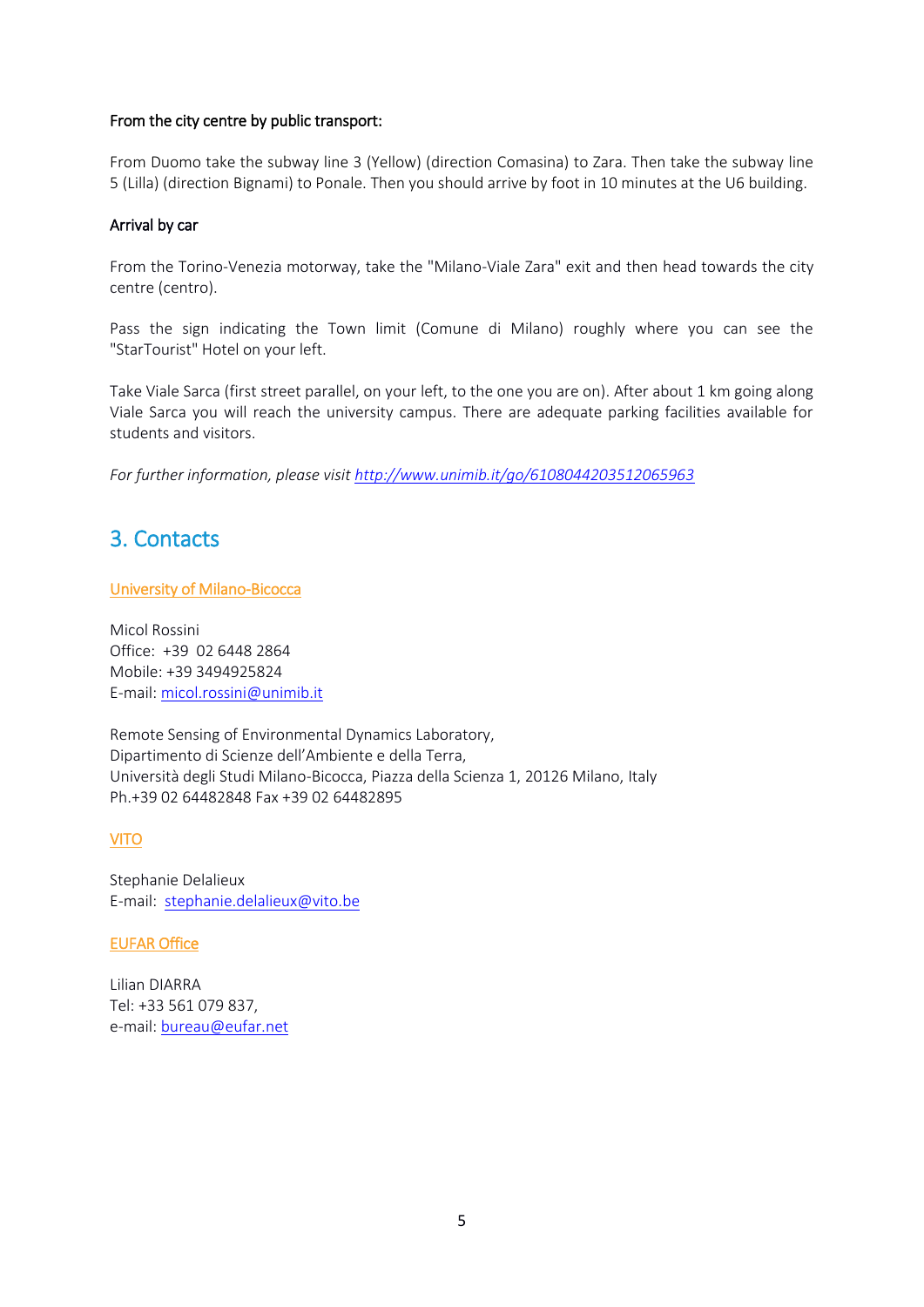## <span id="page-5-0"></span>4. List of participants (draft)

|                | Participants                | Institute                                | Country         | E-mail address                         |
|----------------|-----------------------------|------------------------------------------|-----------------|----------------------------------------|
| 1              | Micol Rossini (Host)        | <b>UNIMIB</b>                            | Italy           | micol.rossini@unimib.it                |
| $\overline{2}$ | Stephanie Delalieux (Chair) | <b>VITO</b>                              | Belgium         | Stephanie.Delalieux@vito.be            |
| 3              | Bavo Delauré                | <b>VITO</b>                              | Belgium         | Bavo.delauré@vito.be                   |
| 4              | Frank Liebisch              | <b>ETH</b>                               | Switzerlan<br>d | frank.liebisch@usys.ethz.ch            |
| 5              | Marco Celesti               | <b>UNIMIB</b>                            | Italy           | m.celesti2@campus.unimib.it            |
| 6              | Andreas Burkart             | Uni Duesseldorf                          | Germany         | andreas.burkart@uni-<br>duesseldorf.de |
| 7              | Bo Shan                     | Carleton university<br>, Ottowa, Ontario | Canada          | bshan@alcanada.com                     |
| 8              | Luca Demarchi               | Warsaw University<br>of Life Sciences    | Poland          | demarchi.luca.ld@gmail.com             |
| 9              | Jochem Verrelst             | University<br>of<br>Valencia             | Spain           | jochem.verrelst@uv.es                  |
| 10             | Enrico Tomelleri            | <b>EURAC</b>                             | Italy           | enrico.tomelleri@eurac.edu             |
| 11             | Trond Løke                  | <b>NEO</b>                               | Norway          | trond@neo.no                           |
| 12             | William Oxford              | 2Excel Aviation Ltd                      | UK              | WilliamOxford@2excelaviation.co<br>m   |
| 13             | <b>Wouter Maes</b>          | U Ghent                                  | Belgium         | Wh.Maes@ugent.be                       |
| 14             | Elias Fernando Berra        | Newcastle<br>University                  | UK              | e.f.berra@newcastle.ac.uk              |
| 15             | Laurent Tits                | <b>VITO</b>                              | Belgium         | Laurent. Tits@vito.be                  |
| 16             | Florin Paun                 | <b>ONERA</b>                             | France          | Florin.paun@onera.fr                   |
| 17             | Ils Reusen                  | <b>VITO</b>                              | Belgium         | ils.reusen@vito.be                     |
| 18             | Stephania Zabala Ramos      | Lund University                          | Sweden          | effi.zabala@gmail.com                  |

## <span id="page-5-1"></span>5. Useful links

Public transportatio[n http://www.atm.it/en/](http://www.atm.it/en/) <http://www.trenitalia.com/>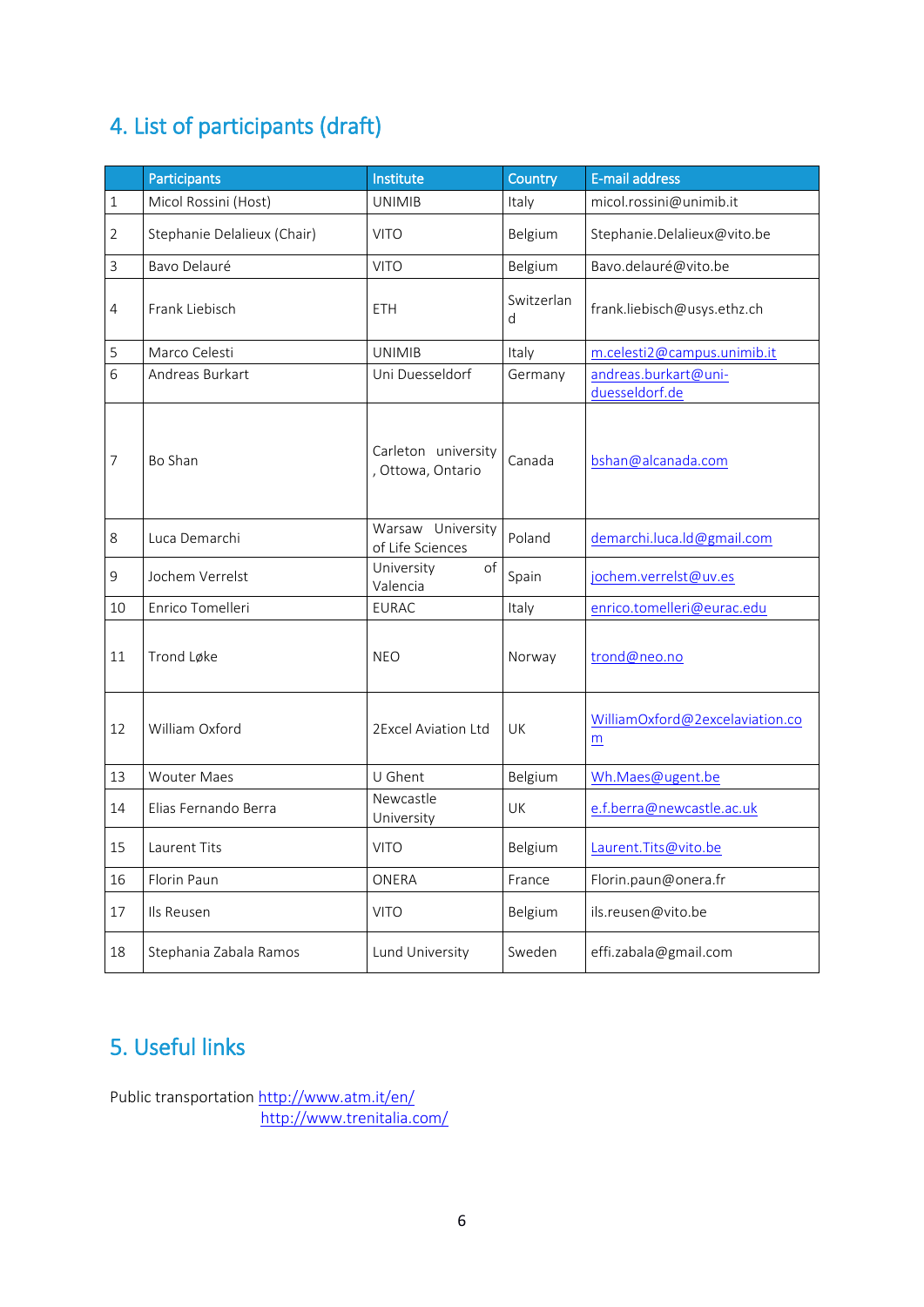## <span id="page-6-0"></span>6. Reimbursement of travel & subsistence expenses

The EUFAR Office/Météo-France will be responsible for the reimbursement of any travel and subsistence (T&S) expenses incurred, unless differently agreed. The reimbursement of individual costs by the EUFAR Office will be based on real costs upon receipt of the proofs of payment (such as taxi, bus, etc.). This rule does not apply to meals (see below).

## *Meals:*

Regarding the meals not organised by FUB/Harnack Haus, note that the reimbursement of the meals cannot exceed €38.50 per meal in accordance with Météo-France's T&S rate for Italy.

## *Accommodation:*

Participants will be reimbursed for one night of accommodation unless agreed otherwise. The maximum reimbursement rate per night for Italy is €143 (including breakfast). Please keep a proof of payment for accommodation (hotel invoice, Airbnb receipt) to claim for these expenses after the meeting.

## *Travel:*

Your travel tickets, as proof of travel, will also be requested (boarding passes/train/metro tickets) even if paid by the EUFAR Office, thus please keep all your original tickets and receipts.

## *Use of a private car:*

Reimbursement of use of private car is on the basis of about  $\epsilon$ 0.32 per kilometre (depending on make of car, fiscal horse power etc.). Distances travelled can be calculated either on or , when claiming reimbursement. Fuel is included in the kilometre rate. Road tolls and parking fees may be paid extra, so please keep tickets/receipts as justification. When two or more participants travel together by car, only one person will be reimbursed for the associated travel costs.

#### *Use of taxi:*

Reimbursement of taxi fees requires prior approval from the EUFAR Office. As a general rule, participants with early or late flights are legible for reimbursement of taxi expenses.

To be reimbursed for travel and subsistence expenses, please fill in the form at the end of this document and send it, along with original invoices/receipts to the following postal address (unless agreed otherwise):

*Attn: Lilian Diarra Météo-France/CNRM/GMEI/ EUFAR Office 42, avenue Gaspard Coriolis 31057, Toulouse France*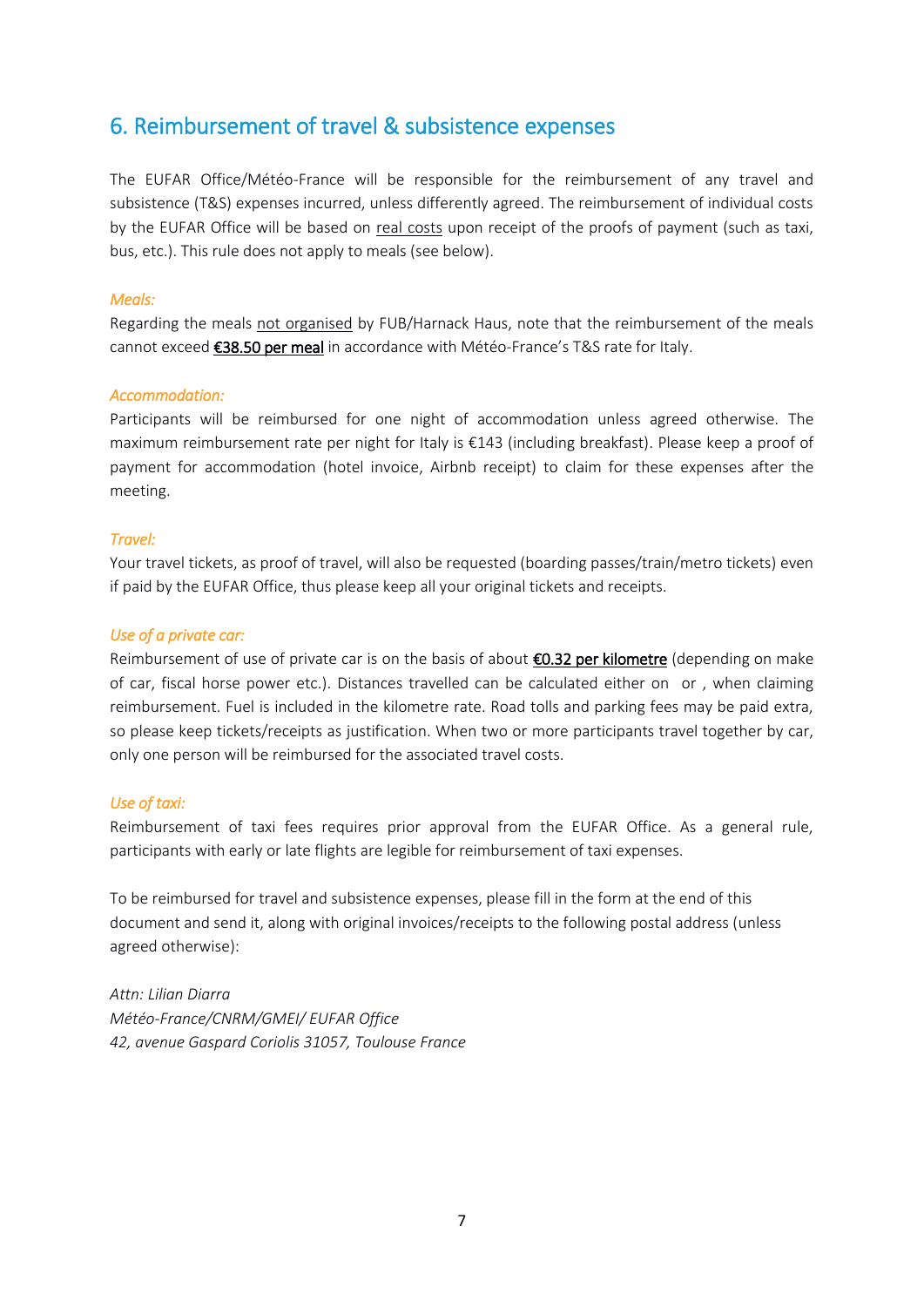

## Réalisation de la mission / *Travel Claim Form*



| Nom (en majuscules) / Name (Use capital letters)       |      |      |  |  |  |  |  |  |  |
|--------------------------------------------------------|------|------|--|--|--|--|--|--|--|
| Adresse personnelle / Home address                     |      |      |  |  |  |  |  |  |  |
| Email                                                  |      |      |  |  |  |  |  |  |  |
| Objet du voyage / Purpose of travel                    |      |      |  |  |  |  |  |  |  |
| Lieu et date de la réunion / Place and date of meeting |      |      |  |  |  |  |  |  |  |
| Départ de / Departure from                             | date | time |  |  |  |  |  |  |  |
| Retour à / Return to                                   | date | time |  |  |  |  |  |  |  |

Please indicate if any of the above mission period was for personal reasons

## Travel and Subsistence Expenses Declared:

Please indicate who paid for your flight/train ticket: yourself – your institute – EUFAR Office

In the case that your institute paid for your ticket, please provide us with an invoice and banking information of your institute.

| $N^{\circ}$ | Item of expenditure (hotel, parking, flight tickets) | Amount in<br>local currency | Currency | Amount in<br>euros | Checked by EUFAR<br>Office/ MF-CNRM |
|-------------|------------------------------------------------------|-----------------------------|----------|--------------------|-------------------------------------|
|             |                                                      |                             |          |                    |                                     |
|             |                                                      |                             |          |                    |                                     |
|             |                                                      |                             |          |                    |                                     |
|             |                                                      |                             |          |                    |                                     |
|             |                                                      |                             |          |                    |                                     |

Number of free meals : …………………..(covered by GFZ) Number of free hotel room/ nights: ………………….(covered by GFZ)